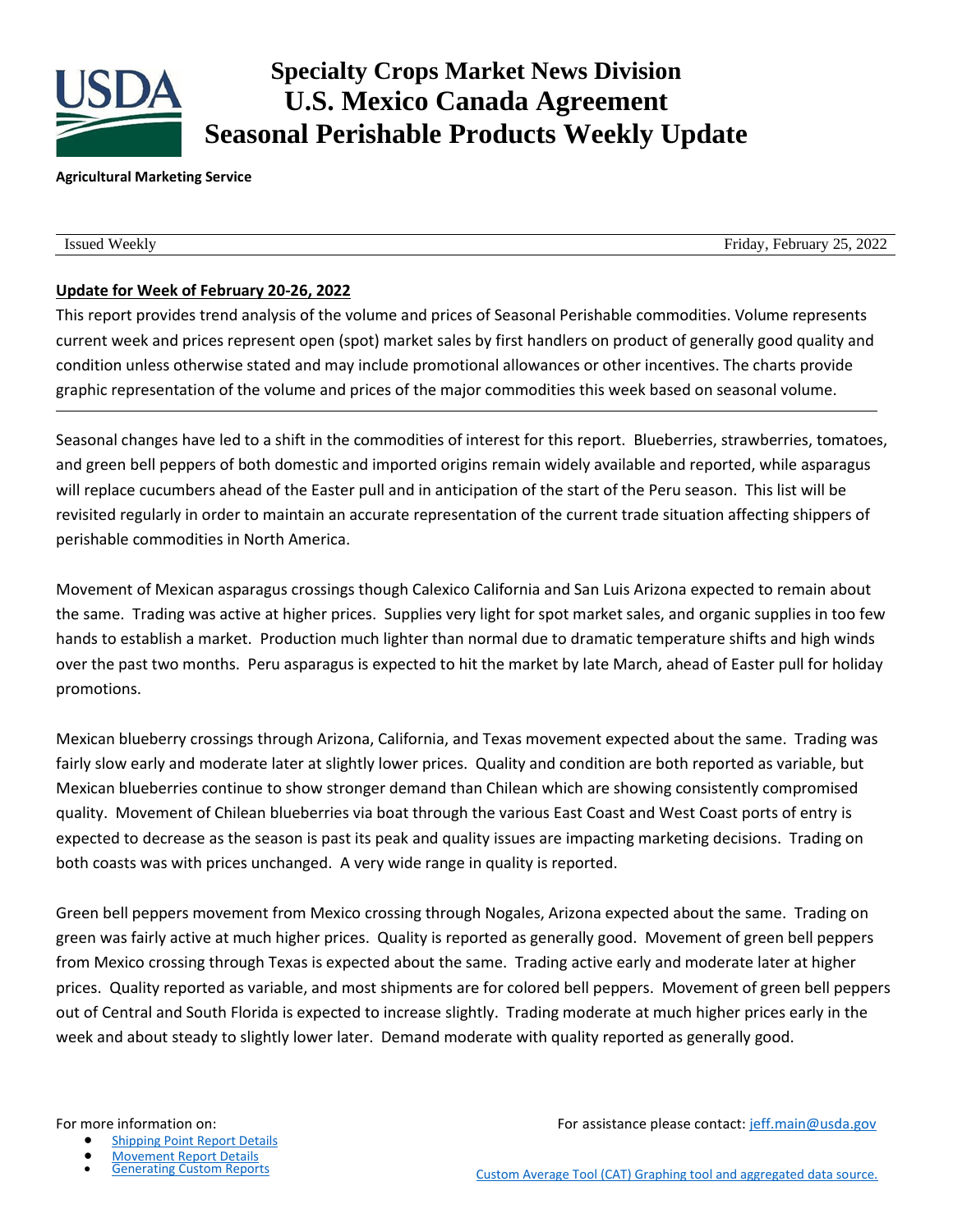Strawberry movement out of Central Florida expected to increase slightly. Trading fairly slow with prices on conventional much lower than last week firming to about steady towards the end of the week. Organic prices were about steady improving to slightly higher by midweek. Supplies increased due to warm weather over the weekend but fell by midweek leading to slightly improved demand. Mexico strawberry crossings through Texas movement is expected to decrease. Trading was moderate early and very slow later at lower prices. Quality and condition reported as variable, with few sales booked open with prices to be established later. Mexico strawberry crossings through the Otay Mesa movement expected to increase. Trading was slow at slightly lower prices. Quality and condition reported as variable. Rain is in the forecast for Baja California, and with growers harvesting heavily ahead of the impending weather. Strawberries from Oxnard District California movement is expected to increase. Trading was slow with prices on conventional lower and organics slightly lower. Quality reported as variable. Heavy winds were forecast early in the week with growers harvesting heavily ahead of possible damages. Movement of strawberries out of Santa Maria California expected about the same. The first F.O.B. price reports have been issued. Trading was slow with quality and condition reported as variable. Frost potential in growing areas early in the week led to early harvests. With increasing volumes from most growing areas combined with cold weather in consumption areas, marketers are being proactive to keep product moving even at lower prices.

Movement of Mexico tomato crossings through Texas expected about the same. Trading was fairly slow to slow. Prices generally unchanged, with quality reported as generally good. Tomato movement out of Central and South Florida is expected to remain about the same. Trading fairly slow on 5x6 size, others moderate. Prices lower as demand continues fairly light to moderate. Cold weather in consumption areas in the Midwest and Northeast continue to limit sales demand. Movement of Mexican tomatoes crossing through Nogales, Arizona is expected about the same. Trading moderate early and slow later. Prices on 2-layers slightly lower to lower and cartons loose generally unchanged. Demand moderate with prices continuing to be limited by competition with low Roma pricing. Quality reported as generally good.

The following table provides a four-week price trend of the highest traded commodities this week.

| <b>Commodity</b>    | Package                           |    | $29$ -Jan       |              | 5-Feb |                     | $12$ -Feb |    | 19-Feb |
|---------------------|-----------------------------------|----|-----------------|--------------|-------|---------------------|-----------|----|--------|
| <b>ASPARAGUS</b>    | 11 lb cartons/crates bunched      |    | 20.08           | -S           | 17.08 | $\ddot{\mathsf{S}}$ | 17.75     | S. | 20.42  |
| <b>BLUEBERRIES</b>  | flats 12 6-oz cups with lids      |    | 19.00           | S.           | 17.00 | Ŝ.                  | 15.50     | S. | 15.00  |
| PEPPERS, BELL TYPE  | 11/9-bushel cartons               | S. | 7.28            | - S          | 9.77  | - \$                | 8.10      |    | 9.12   |
| <b>STRAWBERRIES</b> | flats 8 1-lb containers with lids |    | $14.25 \quad S$ |              | 17.00 | S.                  | 17.25     | S. | 14.50  |
| <b>TOMATOES</b>     | cartons 2 layer                   |    | 9.62            | <sup>S</sup> | 9.48  | - \$                | 9.60      |    | 8.11   |

#### **Four Week Price Trend in U.S. Dollars**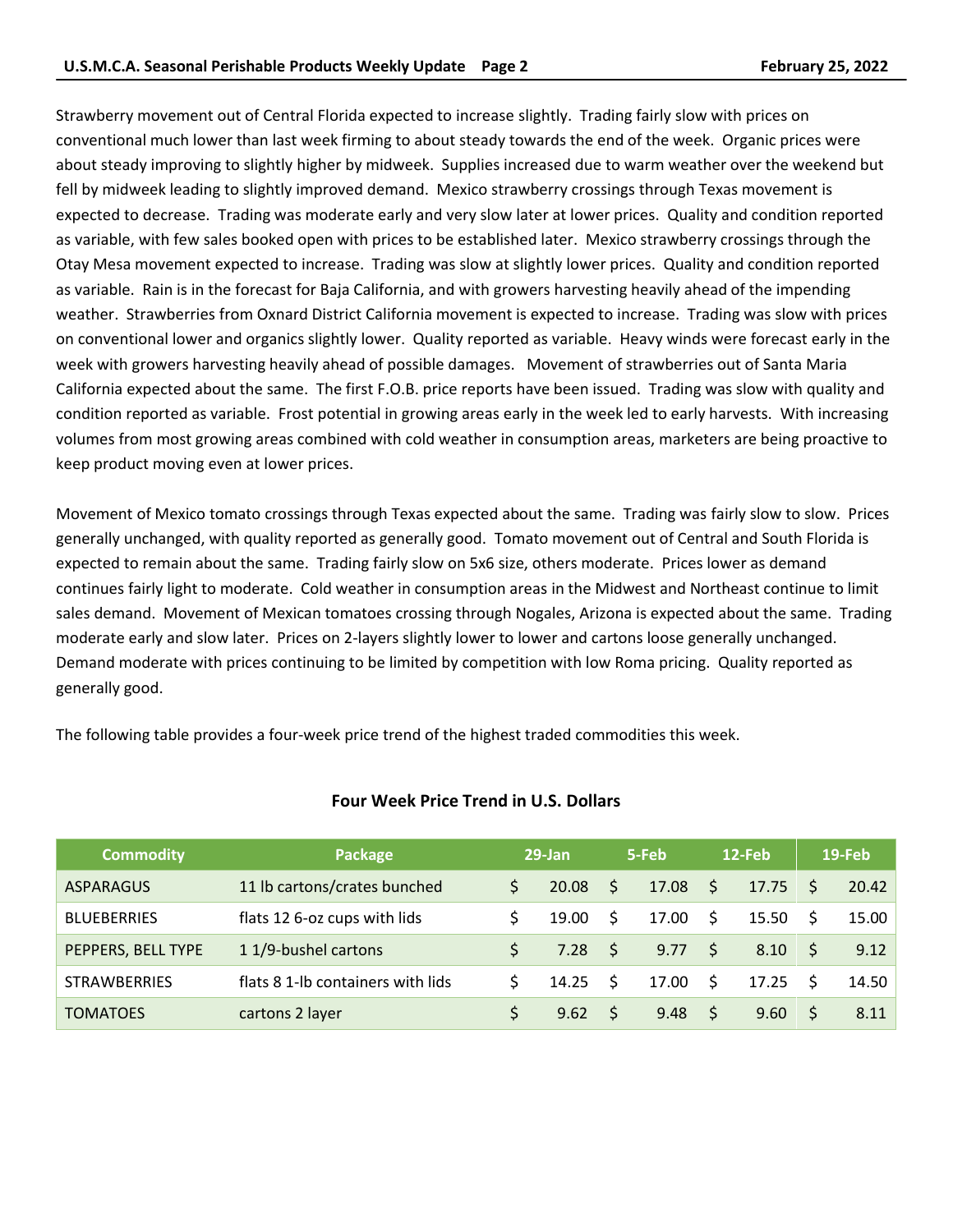

## **Four Week Movement in Pounds**

| <b>COMMODITY</b>    | <b>ORIGIN</b> | $29$ -Jan  | 5-Feb      | 12-Feb     | 19-Feb     |
|---------------------|---------------|------------|------------|------------|------------|
| <b>ASPARAGUS</b>    | <b>MEXICO</b> | 4,683,651  | 7,450,080  | 12,759,914 | 12,662,638 |
| <b>BLUEBERRIES</b>  | <b>MEXICO</b> | 4,172,849  | 4,786,043  | 4,304,263  | 3,913,136  |
| PEPPERS, BELL TYPE  | <b>CANADA</b> | 27,503     | 8,829      | 16,219     | 20,626     |
|                     | <b>MEXICO</b> | 48,435,526 | 43,981,880 | 40,247,156 | 36,584,463 |
| <b>STRAWBERRIES</b> | <b>CANADA</b> | 65,374     | 52,740     | 56,306     | 168,232    |
|                     | <b>MEXICO</b> | 28,808,113 | 25,072,155 | 26,682,137 | 26,741,699 |
| <b>TOMATOES</b>     | <b>CANADA</b> | 1,734,008  | 1,241,112  | 1,185,907  | 1,303,995  |
|                     | <b>MEXICO</b> | 32,426,465 | 33,427,329 | 31,131,174 | 29,209,310 |